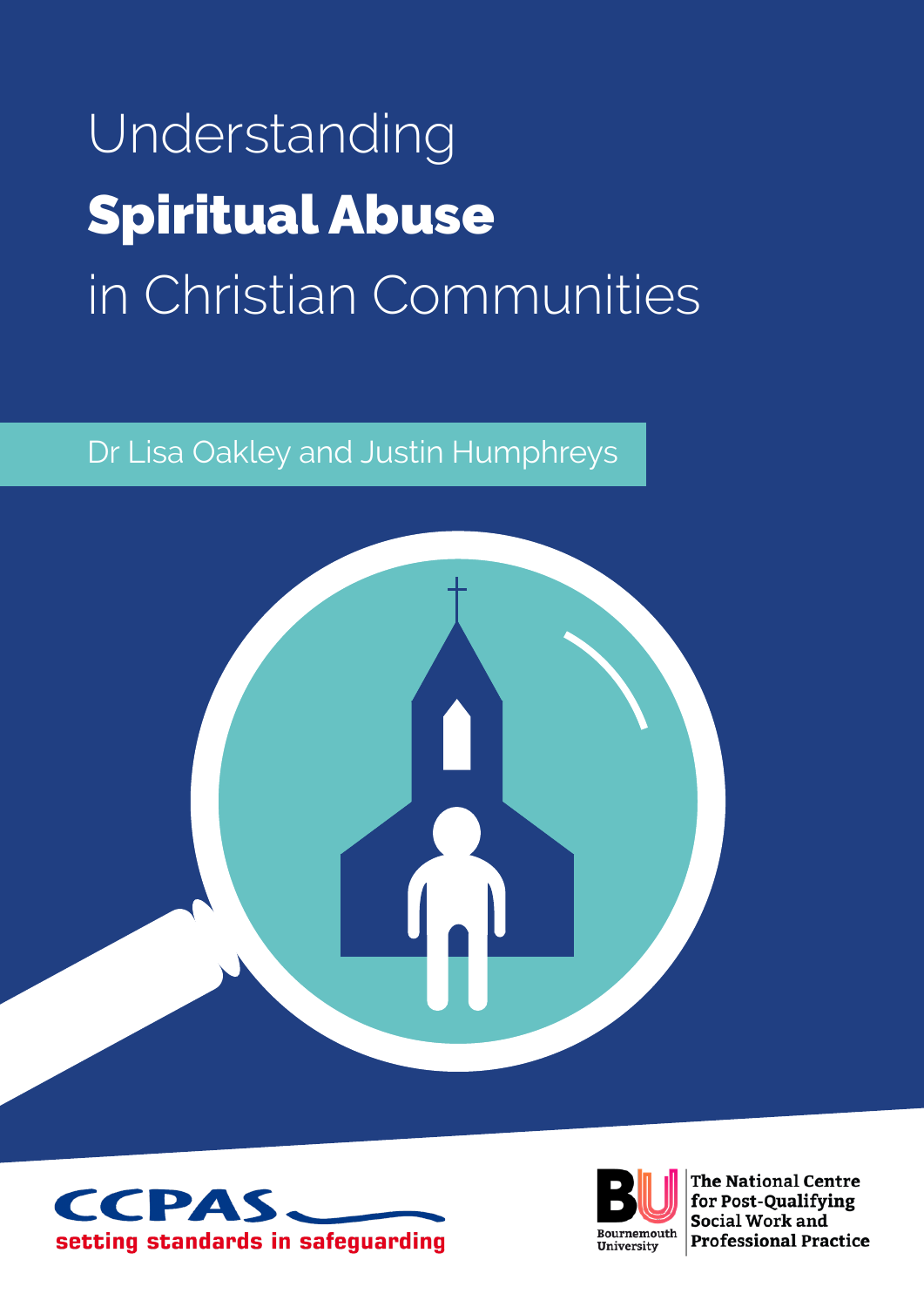#### What is this research about?

There is growing awareness and interest in spiritual abuse in faith communities as a subject (Oakley, 2016). Existing work around this experience (which is characterised by a systematic pattern of controlling and coercive behaviour in a religious context), is still in its infancy, to the extent that there is not currently universal agreement about this as a term. There is some discussion about it being categorised as a form of emotional and/or psychological abuse, however, to date spiritual abuse is the most commonly used term and therefore the one that is used here.

What is clear, is that there is a distinct lack of research available on this subject in the UK, which is why this new research is being undertaken to respond to that need. With it, we seek to investigate current levels of knowledge and awareness of spiritual abuse in the Christian faith in the UK, to provide evidence to inform our understanding, and to develop effective responses, policy and practice.

This research builds on two earlier pieces of work in this area (both of which obtained ethical approval from Manchester Metropolitan university). The first comprised of narrative interviews with survivors of spiritual abuse to ascertain the main characteristics of this experience (Oakley, 2009). The second was the 'Church experience survey' (Oakley & Kinmond, 2013; 2014) which explored experiences of attending Church and included some discussion of spiritual abuse in the Christian faith community.

A mixed methods approach (Cresswell & Plano Clark, 2007) has been used to collect both qualitative and quantitative data via a questionnaire which consisted of closed and open questions. For respondents to be included they needed to be from the Christian faith and attend Church or belong to a Christian organisation. To answer the questionnaire participants needed to have heard of the term 'spiritual abuse'.

The questions did not ask individuals to disclose their personal stories of spiritual abuse, although some respondents did incorporate their personal accounts into their answers. The section given to effective response was only available to those who identified themselves as having experienced spiritual abuse. As wide a range of respondents were invited to participate as possible. The research gained ethical approval from the Bournemouth University social sciences ethic committee in December 2016 and the survey was live for eight weeks from 30/1/17 to 30/3/17.

#### Who is conducting this research?

This research was commissioned by CCPAS (Churches Child Protection Advisory Service), the UK's only independent Christian safeguarding charity. It is led by Dr Lisa Oakley from the National Centre for Post Qualifying Social Work at Bournemouth University.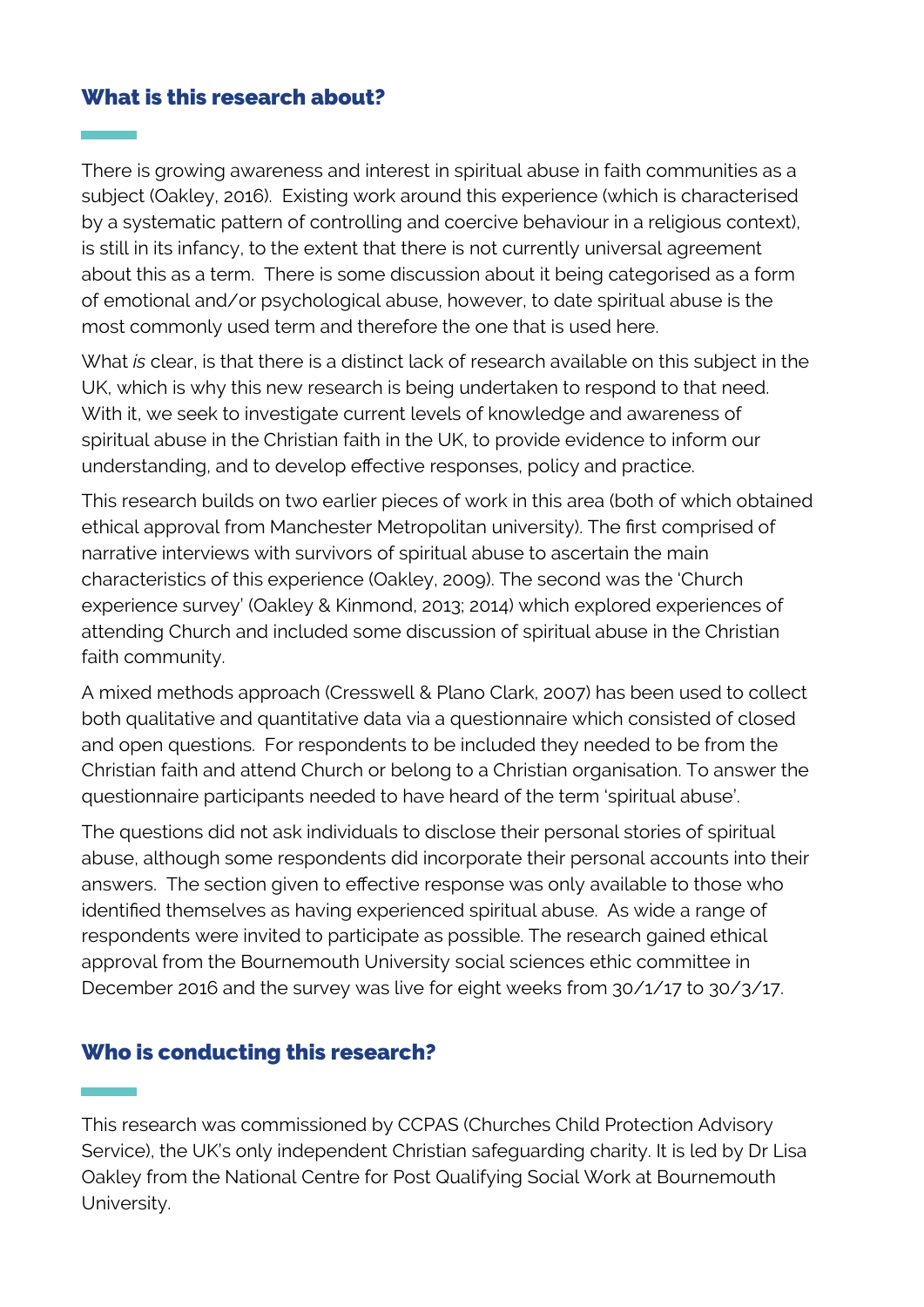#### Who has completed the survey?

In total 1,591 people completed the on-line survey. The results show that of these 1,002 identified as having experienced spiritual abuse themselves. (It should be noted that this was a self-identified sample and therefore cannot be verified). 69% of the total sample were female and 31% male There was representation from across the age range but the majority were aged between 30-69 years. Respondents came from a spectrum of denominational backgrounds, however, the majority were from the Anglican, Baptist, Independent and Pentecostal traditions. The category of 'other' is quite significant at 17.85%, with the majority of respondents in this category identified as Quakers. It should be noted that the numbers of respondents from Catholic and Methodist denominations were low and this should be taken into account when interpreting the results.



74% of respondents were **confident** they knew what the term spiritual abuse meant.

Key characteristics of spiritual abuse identified were **coercion** and control, manipulation and pressuring of individuals, control through the misuse of religious texts and scripture and providing a 'divine' rationale for behaviour.

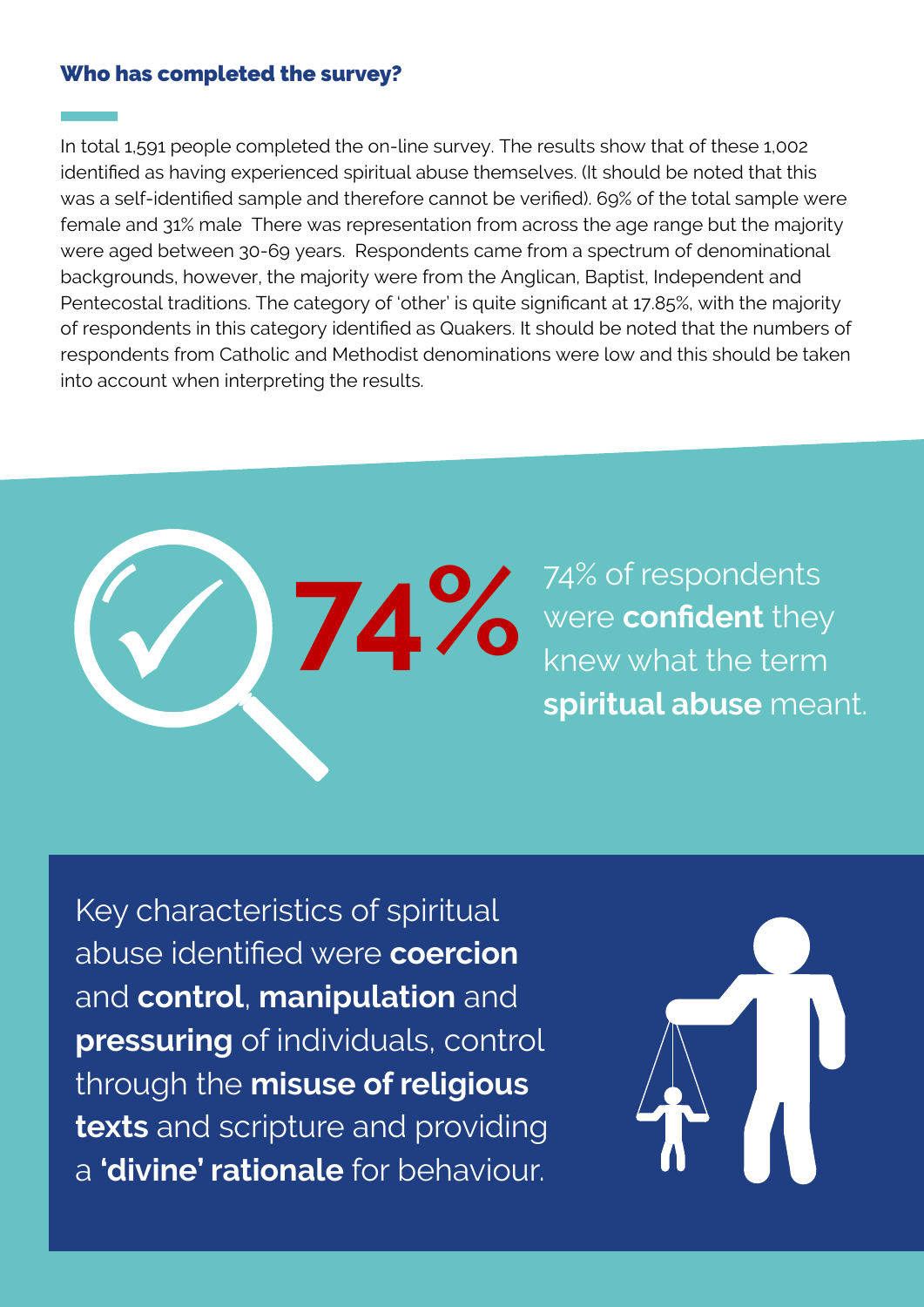The results show that there is a need for a **clear** definition of spiritual abuse and that defining this term is **complex.** 





A key message was that leaders can and do experience spiritual abuse from those they are leading, and this experience needs to be **recognised** and responded to.

Respondents noted the important role culture can play in coercive and controlling experiences and the need to consider the **hallmarks** of healthy cultures.



64% of participants were confident that they could respond well to a disclosure of spiritual abuse.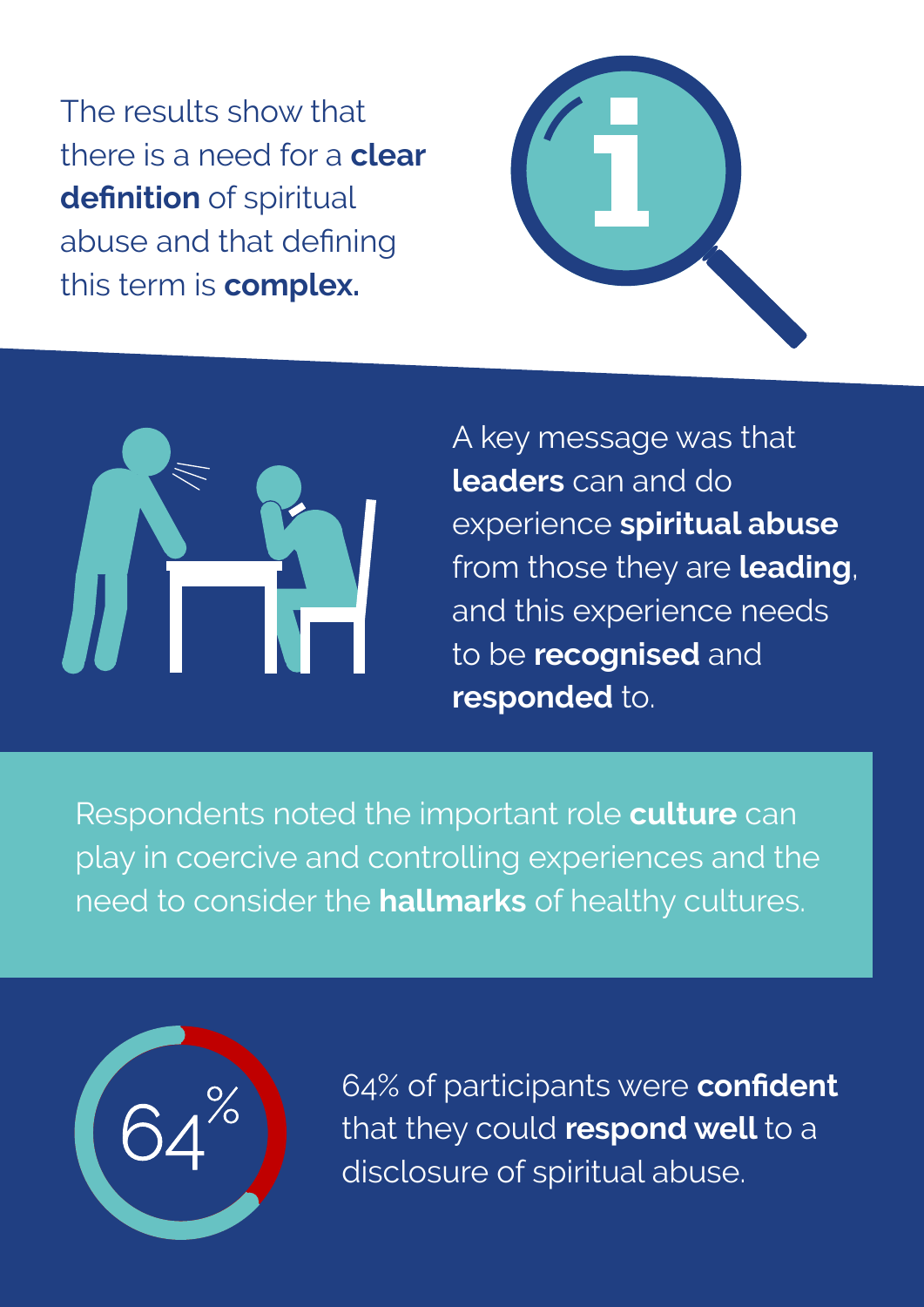

Features of responding well to a disclosure include: active listening, understanding and empathy, taking the disclosure seriously, not minimising the story or **blaming** the individual.

Respondents stated the importance of developing clear policy and procedure in this area.

Only 33% of respondents stated their Church or Christian organisation had a **policy** that included spiritual abuse.





60% of respondents suggested they knew where to go for **help** or support with this experience.

Respondents suggested that Church leaders, CCPAS, Family and friends and statutory agencies could be **effective** sources of support.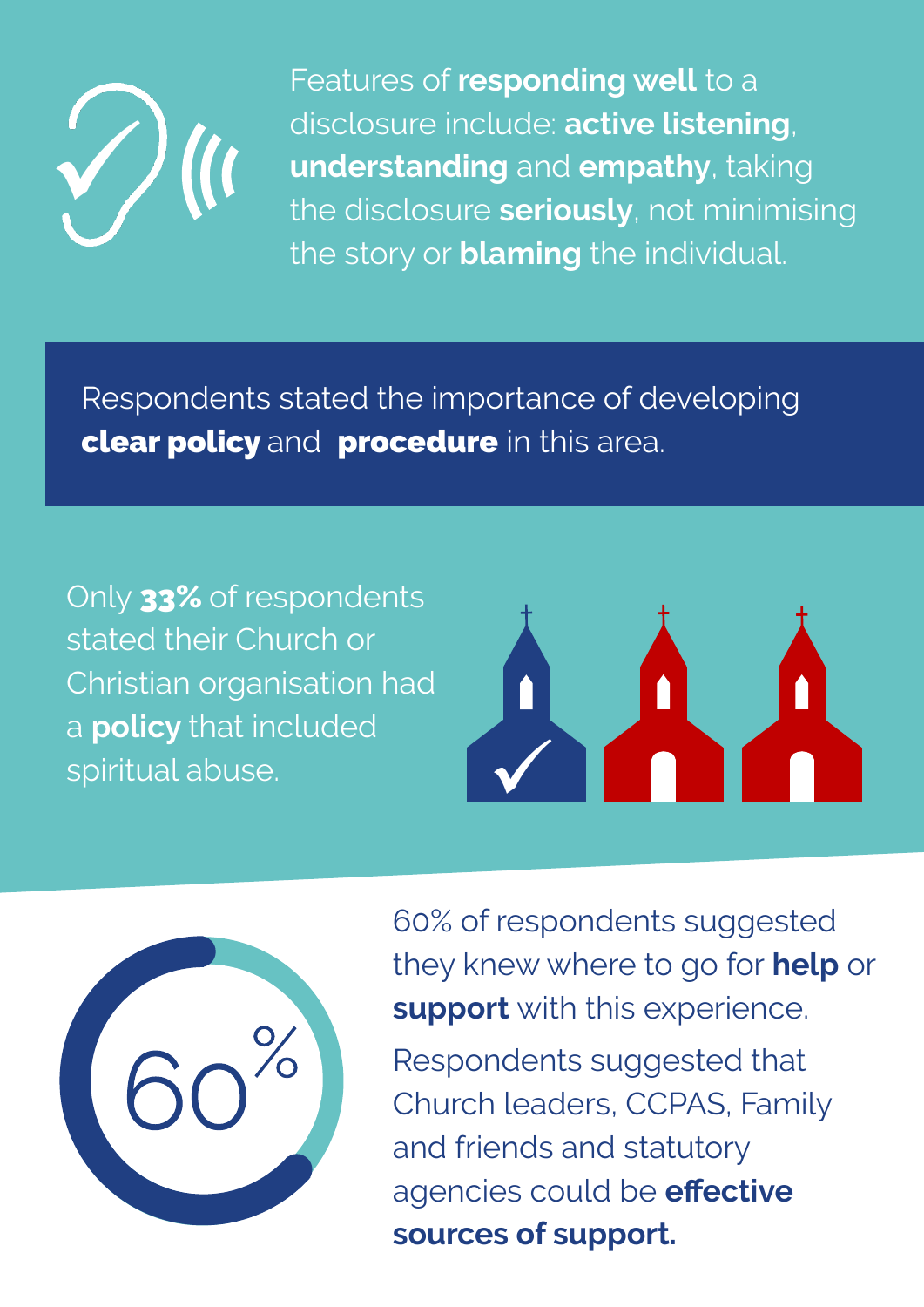

Only 24% of respondents had **received training** on spiritual abuse.

Respondents requested training which included: definition and identification of Spiritual Abuse, effective responses and support, and a consideration of **culture**.



The findings suggest leaders should receive training on this issue both to raise awareness but also to equip them to respond to disclosures and recognise this behaviour if they are experiencing it.

Some respondents in the survey identified themselves as counsellors and requested specific training on this issue.